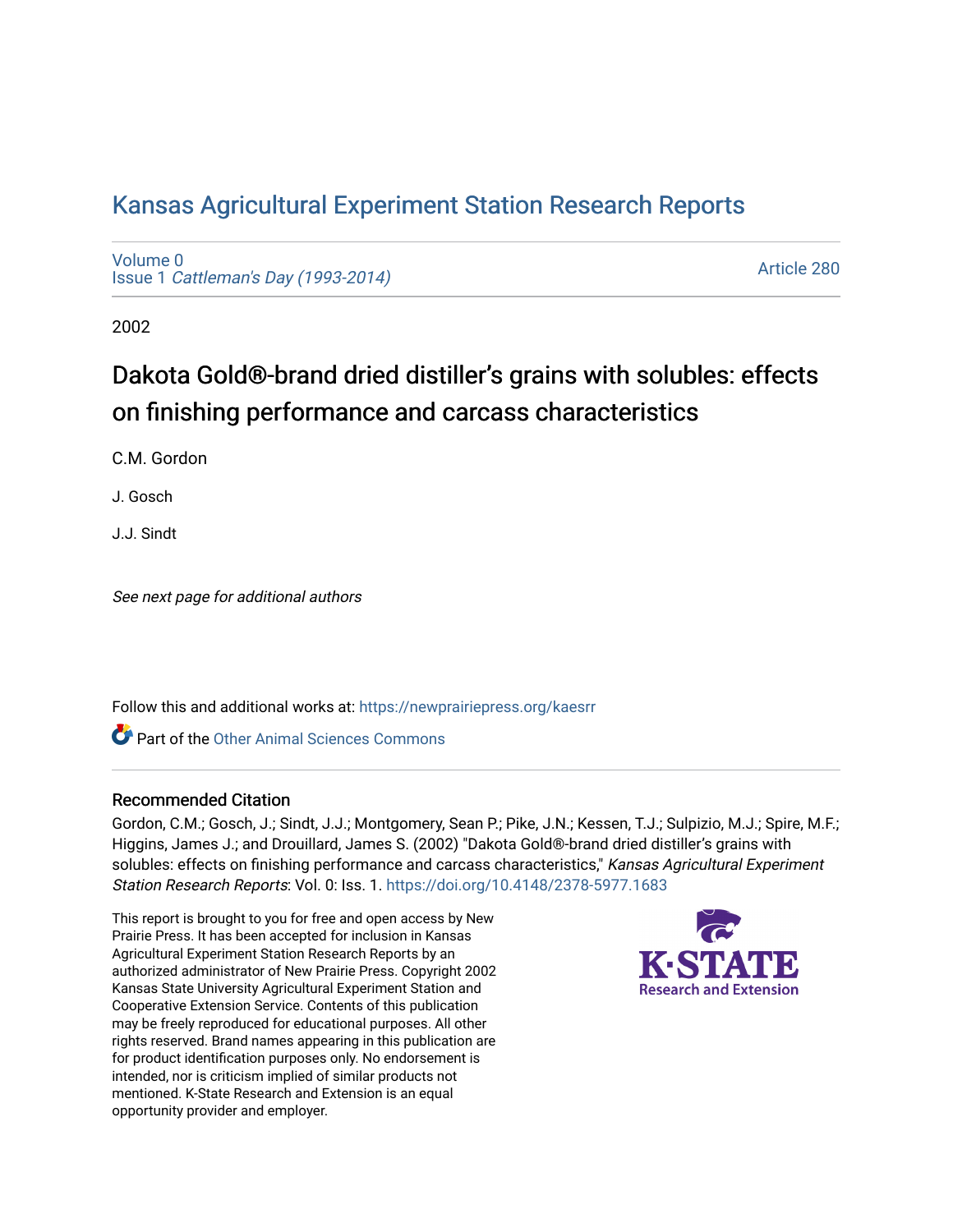## Dakota Gold®-brand dried distiller's grains with solubles: effects on finishing performance and carcass characteristics

## **Abstract**

A 153-day trial was conducted using 345 heifers to determine optimal level of Dakota Goldi£" dried distiller's grains with solubles (DDGS) in finishing diets based on steam-flaked corn. Diets contained six levels of DDGS: 0%, 15%, 30%, 45%, 60%, and 75%. DDGS affected average daily gain, final weight and hot carcass weight, all of which increased with 15% DDGS and then decreased as additional DDGS was added. Growth performance of heifers fed 30% DDGS was similar to those fed no DDGS. In general, heifers were overfinished, with 61% being Yield Grade 3 or greater and 83% grading Choice or Prime. Backfat tended to decrease with addition of DDGS, and kidney, pelvic, and heart fat and marbling scores tended to be greatest for intermediate levels of DDGS. Percentage of carcasses grading Choice or Prime tended to be lower for heifers fed 60 or 75% DDGS.

## Keywords

Cattlemen's Day, 2002; Kansas Agricultural Experiment Station contribution; no. 02-318-S; Report of progress (Kansas State University. Agricultural Experiment Station and Cooperative Extension Service); 890; Beef; Dried distiller's grains with solubles; Finishing cattle; Performance

### Creative Commons License



This work is licensed under a [Creative Commons Attribution 4.0 License](https://creativecommons.org/licenses/by/4.0/).

#### Authors

C.M. Gordon, J. Gosch, J.J. Sindt, Sean P. Montgomery, J.N. Pike, T.J. Kessen, M.J. Sulpizio, M.F. Spire, James J. Higgins, and James S. Drouillard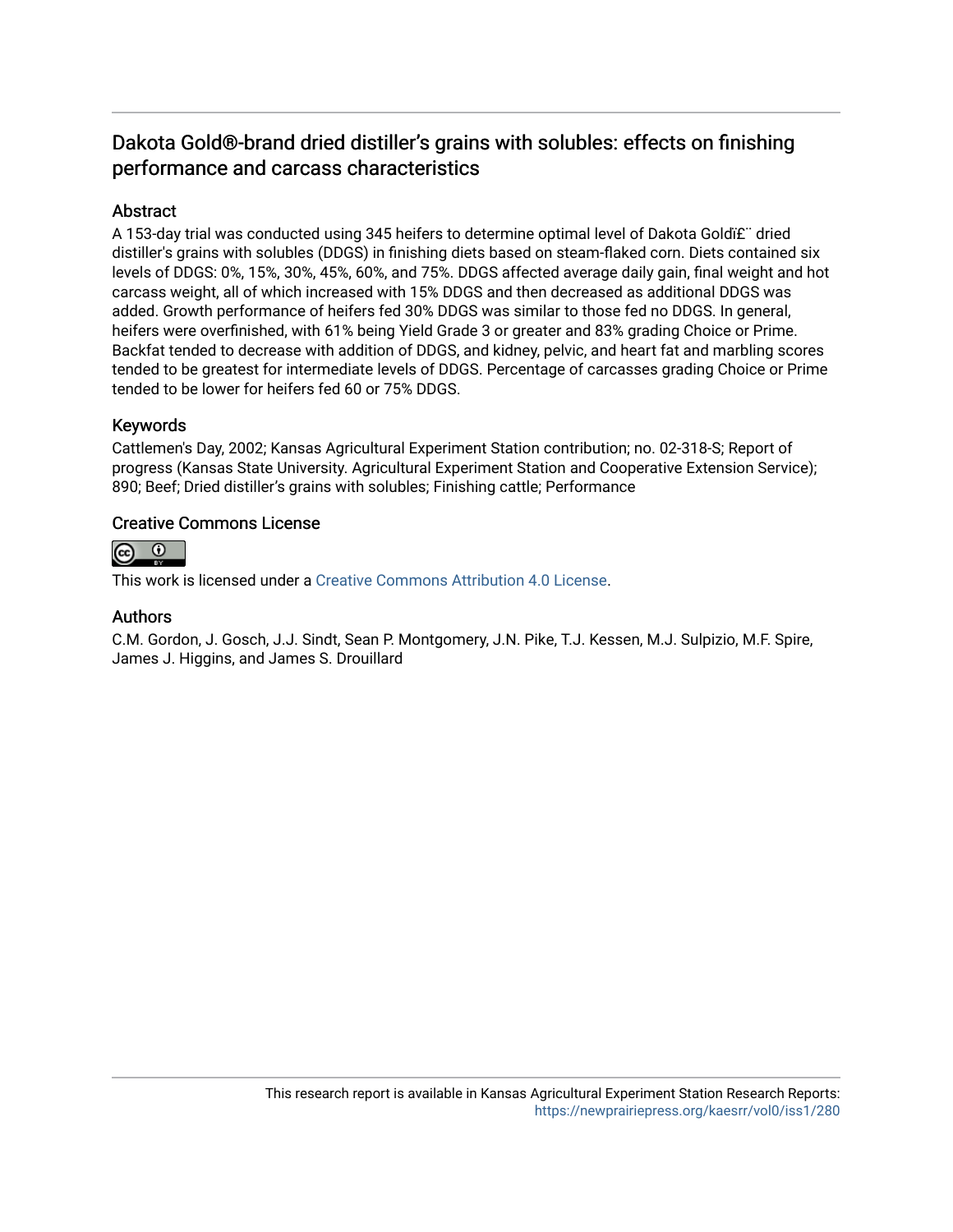## **DAKOTA GOLD-BRAND DRIED DISTILLER'S GRAINS WITH SOLUBLES: EFFECTS ON FINISHING PERFORMANCE AND CARCASS CHARACTERISTICS**

## *C. M Gordon, J. S. Drouillard, J. Gosch, J. J. Sindt, S. P. Montgomery, J. N. Pike, T. J. Kessen, M. J. Sulpizio, M. F. Spire<sup>1</sup>, and J. J. Higgins*<sup>2</sup>

#### **Summary**

A 153-day trial was conducted using 345 heifers to determine optimal level of Dakota Gold $^{\circ}$  dried distiller's grains with solubles (DDGS) in finishing diets based on steam-flaked corn. Diets contained six levels of DDGS: 0%, 15%, 30%, 45%, 60%, and 75%. DDGS affected average daily gain, final weight and hot carcass weight, all of which increased with 15% DDGS and then decreased as additional DDGS was added. Growth performance of heifers fed 30% DDGS was similar to those fed no DDGS. In general, heifers were overfinished, with 61% being Yield Grade 3 or greater and 83% grading Choice or Prime. Backfat tended to decrease with addition of DDGS, and kidney, pelvic, and heart fat and marbling scores tended to be greatest for intermediate levels of DDGS. Percentage of carcasses grading Choice or Prime tended to be lower for heifers fed 60 or 75% DDGS.

(Key Words: Dried Distiller's Grains with Solubles, Finishing Cattle, Performance.)

## **Introduction**

Dakota Gold DDGS is a by-product of alcohol fermentation and can be made from corn, rye, or barley. The product is similar to corn gluten feed, except with DDGS, the remaining kernel fraction contains less gluten and more protein and oil. Distiller's

grains can be fed either wet or dry, but the dried version is easier to handle. DDGS is an alternative to typical cereal grains in finishing cattle diets and in some cases may decrease acidosis and increase performance. DDGS is higher in fiber (43% NDF on a dry matter basis) than cereal grains, which can stabilize rumen pH and make cattle less prone to acidosis. We hypothesized that DDGS could be a good source of both energy and fiber in a finishing diet. This study was designed to identify the level of dietary inclusion that would optimize performance of cattle fed diets based on steam-flaked corn.

## **Experimental Procedures**

Three hundred and forty-five crossbred heifers were used in a 153-day finishing trial. They were stratified by previous receiving treatment and randomly allocated to the six levels of DDGS (54 total pens with 9 pens per diet, 6 to 7 head per pen). Diets (Table 1) consisted of six levels  $(0\%$ , 15%, 30%, 45%, 60%, and 75%) of Dakota Gold-brand distiller's dried grains with solubles.

Heifers were implanted with Component  $T-H^{\circledR}$  on day 1, and fed ad libitum amounts of their respective diet once daily. Finishing diets provided 300 mg Rumensin®, 90 mg Tylosin®, and 0.5 mg of melengesterol acetate per heifer daily.

l

<sup>&</sup>lt;sup>1</sup> Food Animal Health and Management Center

<sup>&</sup>lt;sup>2</sup>Department of Statistics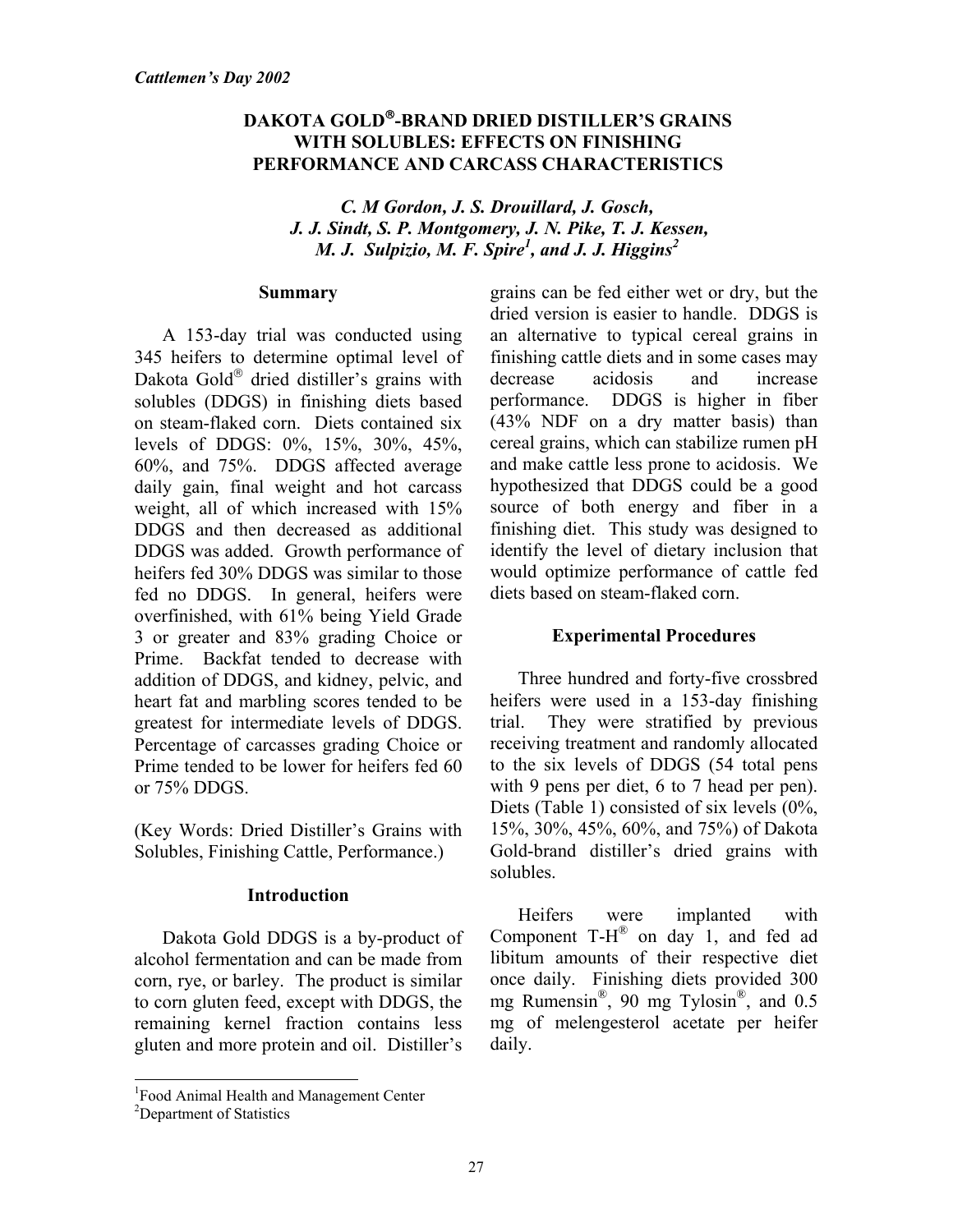#### **Results and Discussion**

Feedlot performance and carcass characteristics are shown in Table 2. Heifers started at a similar weight on all treatments, but DDGS affected final weight, hot carcass weight, and average daily gain ( $P<0.05$ ). Cattle fed  $0\%$  or  $30\%$ DDGS gained at similar rates, and finished at similar weights. Heifers fed 15% DDGS had the best growth performance and addition of higher levels of DDGS to diets led to decreased performance. However, 12th rib fat thickness decreased as DDGS was added to the diet. Heifers in this experiment were overfinished, as evident in the large proportion of carcasses with a Yield Grade of 4 and 5, and with a USDA grade of Choice or Prime. Overall, 83% of the carcasses graded Choice or Prime. There was a tendency for heifers fed 60% or 75% DDGS to have a lower percentage of high-grading carcasses. Increasing level of DDGS did not affect the number of liver abscesses or the percent dark cutters.

Heifers on diets containing 15% DDGS finished at a heavier final weight and hot carcass weight, gained more weight per day, were more efficient, and had a higher percentage of cattle grading Prime. Growth of heifers fed 30% DDGS was similar to those fed no DDGS. Including DDGS at 45% or more tended to reduce performance and carcass grade.

|                                     | Dried Distiller's Grains with Solubles <sup>a</sup> |       |          |          |          |          |  |  |  |
|-------------------------------------|-----------------------------------------------------|-------|----------|----------|----------|----------|--|--|--|
| Item                                | 0%                                                  | 15%   | 30%      | 45%      | 60%      | 75%      |  |  |  |
| DDGS <sup>a</sup>                   |                                                     | 15    | 30       | 45       | 60       | 75       |  |  |  |
| Flaked corn                         | 76.62                                               | 62.98 | 49.06    | 33.89    | 18.72    | 3.56     |  |  |  |
| Ground corn                         | 0.00                                                | 0.40  | 1.06     | 1.38     | 1.69     | 2.00     |  |  |  |
| Alfalfa hay                         | 10                                                  | 10    | 10       | 10       | 10       | 10       |  |  |  |
| Cane molasses                       | 5                                                   | 5     | 5        | 5        | 5        | 5        |  |  |  |
| Dehulled soybean meal               | 3.01                                                | 1.43  | $\theta$ | $\theta$ | $\theta$ | $\theta$ |  |  |  |
| Urea                                | 1.21                                                | 1.06  | 0.79     | 0.67     | 0.55     | 0.43     |  |  |  |
| Limestone                           | 1.32                                                | 1.29  | 1.25     | 1.23     | 1.21     | 1.19     |  |  |  |
| Salt                                | 0.09                                                | 0.09  | 0.08     | 0.08     | 0.08     | 0.07     |  |  |  |
| Medicated premix <sup>b</sup>       | 2.45                                                | 2.45  | 2.45     | 2.45     | 2.45     | 2.45     |  |  |  |
| Vitamin/mineral premix <sup>c</sup> |                                                     |       |          |          |          |          |  |  |  |
| Crude protein                       | 14.0                                                | 14.1  | 15.0     | 16.6     | 18.1     | 19.7     |  |  |  |

#### **Table 1. Diet Compositions (% of Dry Matter)**

<sup>a</sup>Dakota Gold-brand dried distillers grains with solubles.

<sup>b</sup>Provided 300 mg monensin, 90 mg tylosin and 0.5 mg melengesterol acetate per heifer daily.

c Provided 1,200 IU/lb vitamin A, 0.05 ppm cobalt, 10 ppm copper, 0.62 ppm iodine, 60 ppm manganese, 0.30 ppm selenium, 10 ppm thiamin, and 60 ppm zinc.